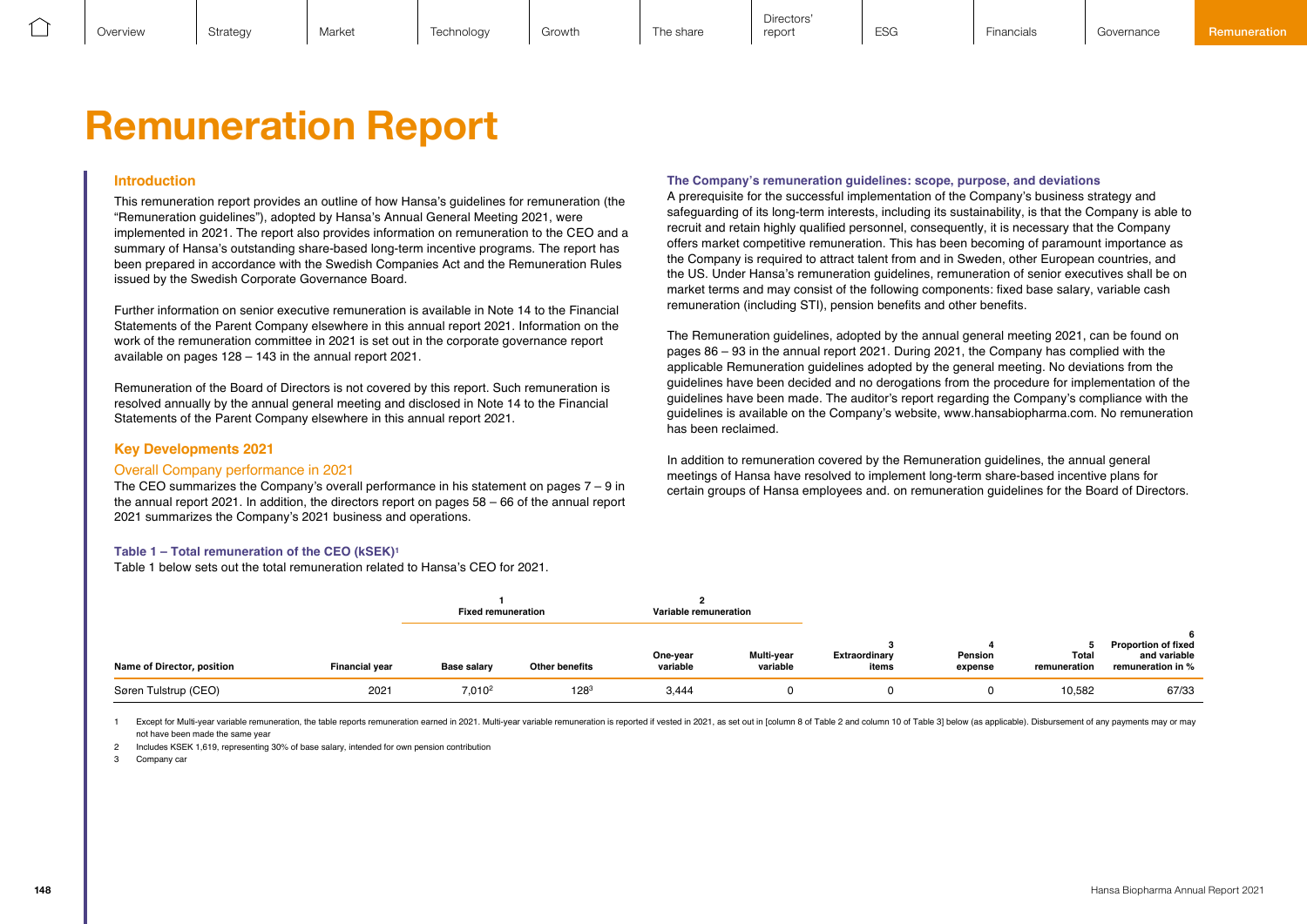**2** Hansa Biopharma Annual Report 2021

**Directors** 

# **Remuneration Report continued**

### **Share based remuneration**

### Outstanding share-based long-term incentive programs

The Company has three long-term incentive programs outstanding in which amongst others also the CEO participates; long-term incentive program ("LTIP") 2019, 2020 and 2021. The Company has LTIP 2018 partly outstanding and partly lapsed during 2021. The CEO did participate in the portion of the program which lapsed during 2021.

As a general condition to all programs, any rights may only vest provided that the participant, with certain exceptions, from the start of the incentive program and during the three (3) years vesting period thereafter maintains his or her employment within the Group.

### Long-term incentive program 2019

On May 22, 2019, the annual general meeting in Hansa Biopharma resolved to adopt a longterm incentive program for certain employees of the Group. The long-term incentive program 2019 includes two elements; one performance-based share rights program, and one option program comprising two series, a warrant, and an employee stock option series. The CEO was granted 35,151 share rights and 66,347 employee stock options but chose not to acquire any warrants under incentive program 2019.

Under the performance-based share rights program, each share right entitles the holder to receive one ordinary share in Hansa Biopharma AB free-of-charge provided that the below performance conditions are met during the vesting period. In addition to the requirement for the participant's continued employment, the final number of ordinary shares that each participant is entitled to receive is conditional upon the following performance conditions being met during the vesting period: (a) 22 percent of the shares in the event that market approval is obtained by EMEA within the EU, (b) 22 percent of the shares in the event that at least 10 patients enrolled in US RCT (ConfIdes), and (c) up to 56 percent of the shares related to the total shareholder return on the Company's ordinary shares (if the total shareholder return for the Company's ordinary share during the vesting period reaches or exceeds 75 percent, the participant will be awarded 56 percent of the performance shares and if the total shareholder return for the Company's ordinary share falls below 25 percent, no allotment of performance shares will be made under this performance condition. In between the percentages, allotment will be made linearly).

The option program comprises two series: Series 1 – Warrants, and Series 2 – Employee stock options. Series 1 consists of warrants which can be exercised for subscription of ordinary shares during the period from 15 June 2022 up to and including 15 July 2022. The transfer of the warrants to participants was made at a price corresponding to the market value of the warrants at the time of transfer.

The Company subsidized up to 100 percent of the price for the transfer of the warrants. Series 2 consists of employee stock options allotted free-of-charge. The employee stock options have a vesting period of three years and an exercise period of three years. Each warrant or employee stock option entitles the holder to receive one new ordinary share in Hansa Biopharma AB at a strike price of SEK 196.20, which corresponds to 110 percent of the volume weighted average share price during the ten (10) trading days immediately prior to the offer to subscribe for the options and/or warrants.

In total, 278,181 share rights, 149,148 employee stock options and 11,000 warrants were outstanding under the long-term incentive program 2019 as of 31 December 2021, which corresponds to a maximum dilution of approximately 0.9% on a fully diluted basis.

# Long-term incentive program 2020

On June 23, 2020, the annual general meeting in Hansa Biopharma resolved to adopt a longterm incentive program for certain employees of the Group. The long-term incentive program 2020 includes two elements: one performance-based share rights program, and one employee stock option program. The CEO has been granted 57,278 share rights and 128,760 employee stock options under the long-term incentive program 2020.

Under the performance-based share rights program, each share right entitles the holder to receive one ordinary share in Hansa Biopharma AB free-of-charge provided that the below performance conditions are met during the vesting period. In addition to the requirement for the participant's continued employment, the final number of shares that each participant is entitled to receive is also conditional upon the following performance conditions being met during the vesting period: (a) 22 percent of the shares in the event the US RCT study (ConfIdeS) is fully enrolled, (b) 11 percent of the shares in the event that top line data read out of the ongoing phase 2 study in either AMR or GBS is completed with data providing a solid scientific rational to continue either of the two programs, (c) 11 percent of the shares in the event that at least 70 percent of the targeted transplantation centres in Europe have been initiated, and (d) up to 56 percent of the shares related to the total shareholder return on the Company's ordinary shares (if the total shareholder return for the Company's ordinary share during the vesting period reaches or exceeds 75 percent, the participant will be awarded 56 percent of the performance shares and if the total shareholder return for the Company's ordinary share falls below 25 percent, no allotment of performance shares will be made under this performance condition. In between the percentages, allotment will be made linearly).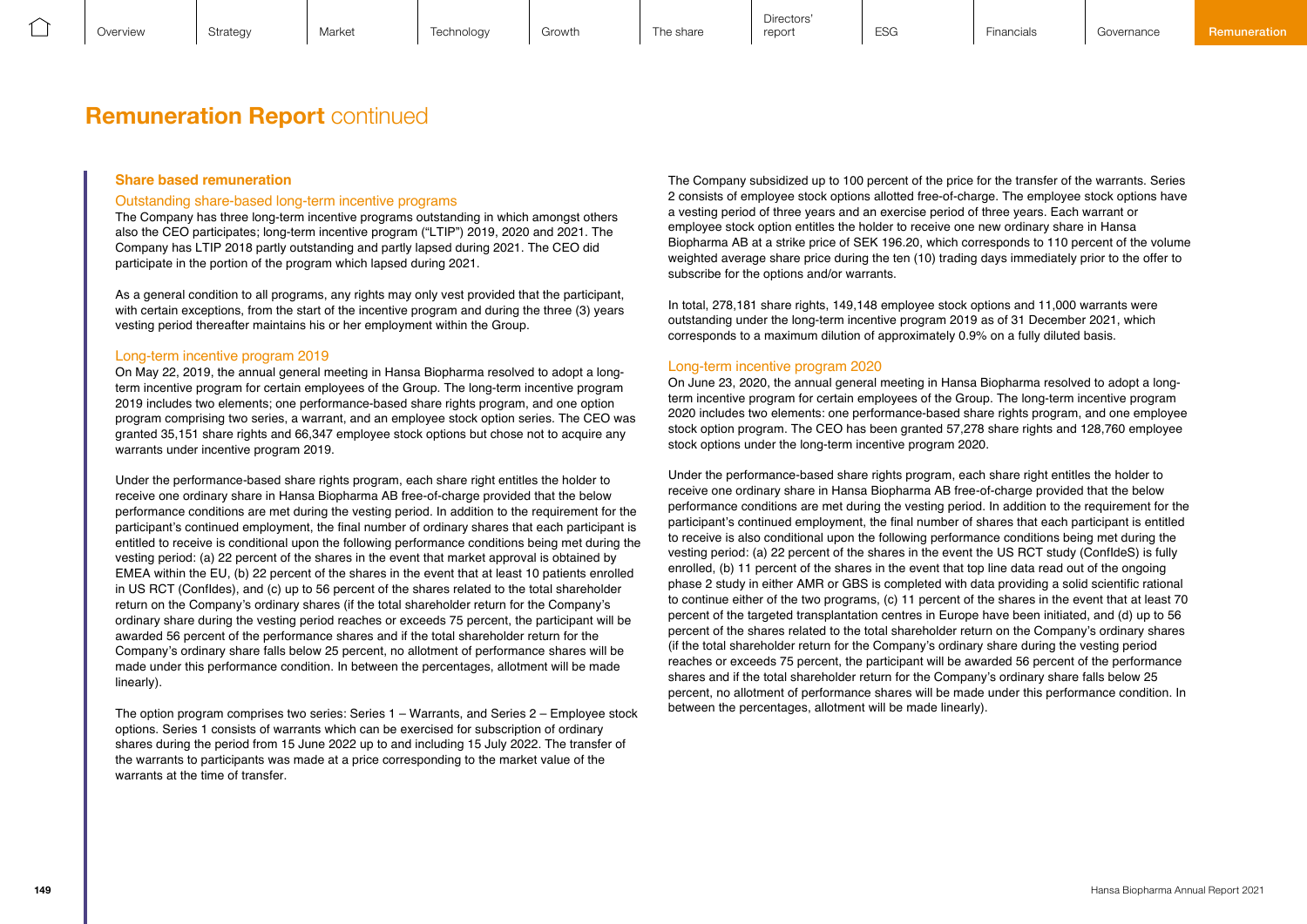**3** Hansa Biopharma Annual Report 2021

**Directors** 

# **Remuneration Report continued**

The option program 2020 consists of employee stock options allotted free-of-charge. Each employee stock option entitles the holder to subscribe for one new ordinary share in Hansa Biopharma AB. The employee stock options have a vesting period of three years, and an exercise period of three years. Each employee stock option entitles the holder to acquire one share in the Company, provided that the participant, with certain exceptions, remains employed within the Group, at an exercise price of SEK 315.75 which corresponds to 125 percent of the volume weighted average share price during the 10 trading days immediately preceding the respective allotment of the employee stock options.

In total, 400,556 share rights and 497,520 employee stock options were outstanding under the long-term incentive program 2020 as of 31 December 2021, which corresponds to a maximum dilution of approximately 1.9% on a fully diluted basis.

### Long-term incentive program 2021

On May 12, 2021, the annual general meeting in Hansa Biopharma resolved to adopt a longterm incentive program for certain employees of the Group. The long-term incentive program 2021 includes two elements; one performance-based share rights program, and one employee stock option program. The CEO has been granted 80,000 share rights and 120,000 employee stock options under the long-term incentive program 2021.

Under the performance-based share rights program, each share right entitles the holder to receive one ordinary share in Hansa Biopharma AB free-of-charge provided that the below performance conditions are met during the vesting period. In addition to the requirement for the participant's continued employment, the final number of shares that each participant is entitled to receive is also conditional upon the following performance conditions being met during the vesting period: (a) 22 percent of the shares in the event the U.S. FDA has accepted a BLA filing for approval of imlifidase in the U.S., (b) 11 percent of the shares in the event that a phase 3 study in either AMR or GBS is initiated or a filing for regulatory approval is accepted by either the FDA or EMA for one of these indications or anti-GBM, (c) 11 percent of the shares in the event that at least 80% of the targeted transplantation centers in Europe have been initiated, and (d) up to 56 percent of the shares related to the total shareholder return on the Company's ordinary shares (if the total shareholder return for the Company's ordinary share during the vesting period reaches or exceeds 75 percent, the participant will be awarded 56 percent of the performance shares and if the total shareholder return for the Company's ordinary share falls below 25 percent, no allotment of performance shares will be made under this performance condition. In between the percentages, allotment will be made linearly).

The option program 2021 consists of employee stock options allotted free-of-charge. Each employee stock option entitles the holder to subscribe for one new ordinary share in Hansa Biopharma AB. The employee stock options have a vesting period of three years, and an exercise period of three years. Each employee stock option entitles the holder to acquire one share in the Company, provided that the participant, with certain exceptions, remains employed within the Group, at an exercise price of SEK 192.20 which corresponds to 125 percent of the volume weighted average share price during the 30 trading days immediately preceding the respective allotment of the employee stock options.

In total, 557,000 share rights and 430,000 employee stock options were outstanding under the long-term incentive program 2021 as of 31 December 2021, which corresponds to a maximum dilution of approximately 2.1% on a fully diluted basis.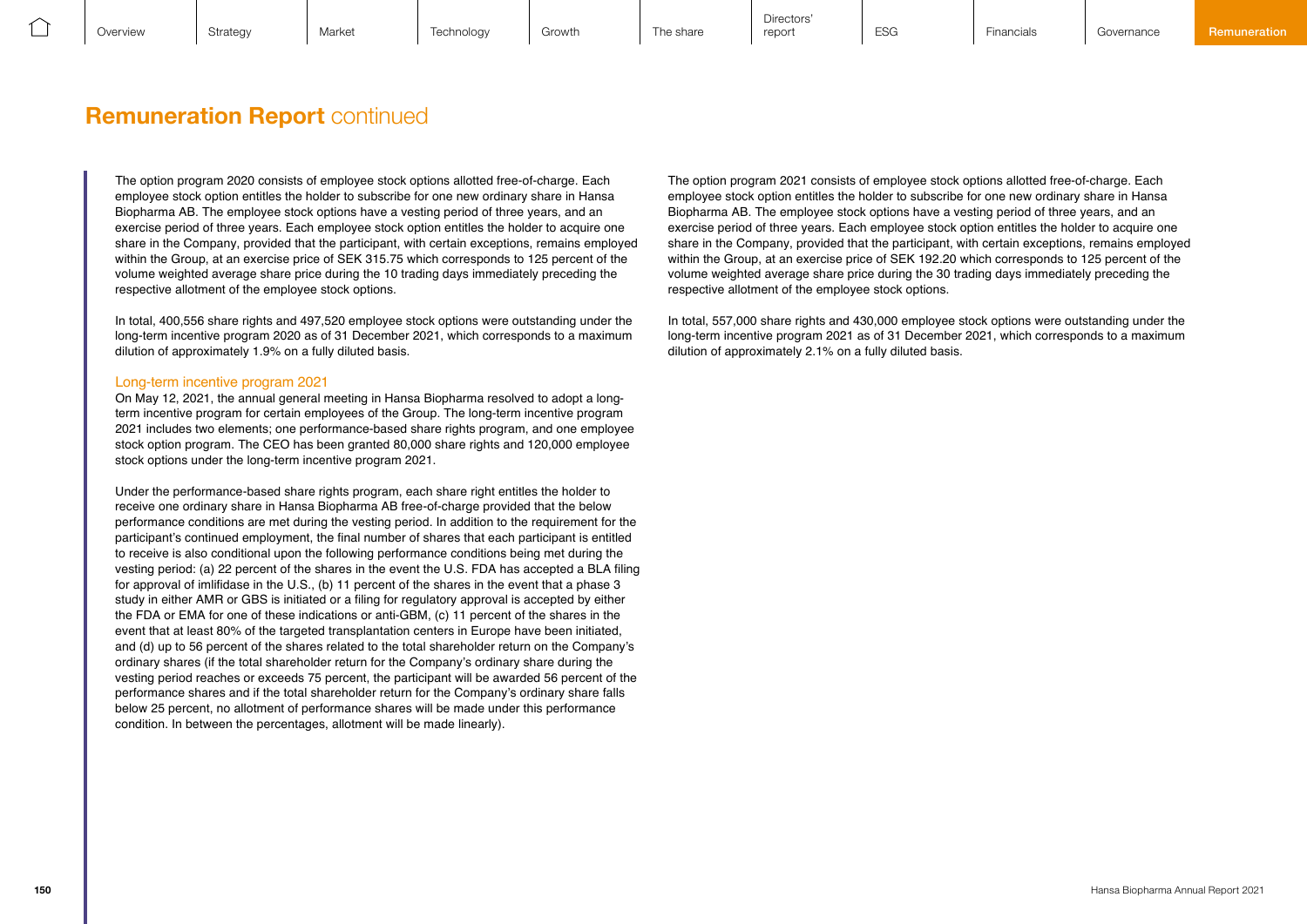| Overview | Strategy | Market | rechnology | Growth | The share | Directors<br>.<br>report | ESG | $-$<br>Financials | Governance |  |
|----------|----------|--------|------------|--------|-----------|--------------------------|-----|-------------------|------------|--|
|----------|----------|--------|------------|--------|-----------|--------------------------|-----|-------------------|------------|--|

# **Remuneration Report continued**

# **Remuneration of the CEO in share rights and employee stock options**

**Table 2 – Remuneration of the CEO in share rights**

|                |              |                            |                                     |              |                                   | Information regarding the reported financial year         |         |                      |         |                                                  |                                  |                                                            |  |
|----------------|--------------|----------------------------|-------------------------------------|--------------|-----------------------------------|-----------------------------------------------------------|---------|----------------------|---------|--------------------------------------------------|----------------------------------|------------------------------------------------------------|--|
|                |              |                            | The main conditions of share rights |              |                                   | Opening balance                                           |         | During the year 2021 |         |                                                  | Closing balance 31 Dec 2021      |                                                            |  |
| Name, position | Name of plan | 2<br>Performance<br>period | <b>Award date</b>                   | Vesting date | 5<br>4 End of retention<br>period | 6<br>Share rights held<br>at the beginning<br>of the year | Awarded | Vested               | Expired | 10<br>Subject to a<br>perfomance<br>condition(s) | 11<br>Awarded<br>and<br>unvested | 12<br><b>Shares</b><br>subject to a<br>retention<br>period |  |
| Søren Tulstrup | LTIP2018     | 2018-2021                  | 2018-06-15                          | 2021-06-15   | 2021-06-15                        | 51,389                                                    | 0       | 0                    | 51,389  | 0                                                | $\Omega$                         | 0                                                          |  |
| (CEO)          | LTIP2019     | 2019-2022                  | 2019-06-17                          | 2022-06-17   | 2022-06-17                        | 35,151                                                    | 0       | 0                    | 0       | 35,151                                           | 35,151                           | 35,151                                                     |  |
|                | LTIP2020     | 2020-2023                  | 2020-07-23                          | 2023-07-23   | 2023-07-23                        | 57,278                                                    | 0       | 0                    | 0       | 57,278                                           | 57,278                           | 57,278                                                     |  |
|                | LTIP2021     | 2021-2024                  | 2021-05-12                          | 2024-05-12   | 2024-05-12                        | 0                                                         | 80,0001 | 0                    | 0       | 80,000                                           | 80,000                           | 80,000                                                     |  |
|                |              |                            |                                     |              |                                   | 143,818                                                   | 80,000  | 0                    | 51,389  | 172,429                                          | 172,429                          | 172,429                                                    |  |

1 2021 Each of the 80,000 Share rights represents a computed fair value of SEK 98.94 per share right calculated based on a Monte Carlo simulation. For further information please refer to Note 14 to the Consolidated Financi

|                         |              |                                         |                   |                                     |                                    |                                |                                |                                                                      |          |                      |                      | Information regarding the reported financial year                      |                                                                    |                                                                      |
|-------------------------|--------------|-----------------------------------------|-------------------|-------------------------------------|------------------------------------|--------------------------------|--------------------------------|----------------------------------------------------------------------|----------|----------------------|----------------------|------------------------------------------------------------------------|--------------------------------------------------------------------|----------------------------------------------------------------------|
|                         |              |                                         |                   | The main conditions of share rights |                                    |                                |                                | Opening balance                                                      |          | During the year 2021 |                      |                                                                        | Closing balance 31 Dec 2021                                        |                                                                      |
| Name, position          | Name of plan | $\overline{2}$<br>Performance<br>period | <b>Award date</b> | Vesting date                        | 5<br>End of<br>retention<br>period | 6<br><b>Exercise</b><br>period | <b>Exercise</b><br>Price (SEK) | 6<br><b>Stock options</b><br>held at the<br>beginning of<br>the year | Awarded  | 8<br>Vested          | -9<br><b>Expired</b> | 10<br><b>Stock options</b><br>subject to a<br>performance<br>condition | 11<br><b>Stock</b><br><b>Options</b><br>Awarded<br>and<br>unvested | 12<br><b>Stock</b><br>options<br>subject to a<br>retention<br>period |
| Søren Tulstrup<br>(CEO) | LTIP2019     | 2019-2022                               | 2019-06-17        | 2022-06-17                          | 2022-06-17                         | 2022-06-17<br>2025-06-17       | 196.20                         | 66,347                                                               |          | 0                    | 0                    | 66,347                                                                 | 66,347                                                             | 66,347                                                               |
|                         | LTIP2020     | 2020-2023                               | 2020-07-23        | 2023-07-23                          | 2023-07-23                         | 2023-07-23<br>2026-07-23       | 315.75                         | 128,760                                                              |          | 0                    | 0                    | 128,760                                                                | 128,760                                                            | 128,760                                                              |
|                         | LTIP2021     | 2021-2024                               | 2021-05-12        | 2024-05-12                          | 2024-05-12                         | 2024-05-12<br>2027-05-12       | 192.20                         | 0                                                                    | 120,0001 | 0                    | $\mathbf 0$          | 120,000                                                                | 120,000                                                            | 120,000                                                              |
|                         |              |                                         |                   |                                     |                                    |                                |                                | 195,107                                                              | 120,000  | $\mathbf 0$          | 0                    | 315,107                                                                | 315,107                                                            | 315,107                                                              |

**4** Hansa Biopharma Annual Report 2021

1 Each of the 128,760 Stock options represents a computed fair value of SEK 42.98 per stock option calculated based on a Black-Scholes valuation. For further information please refer to Note 14 to the Consolidated Financia